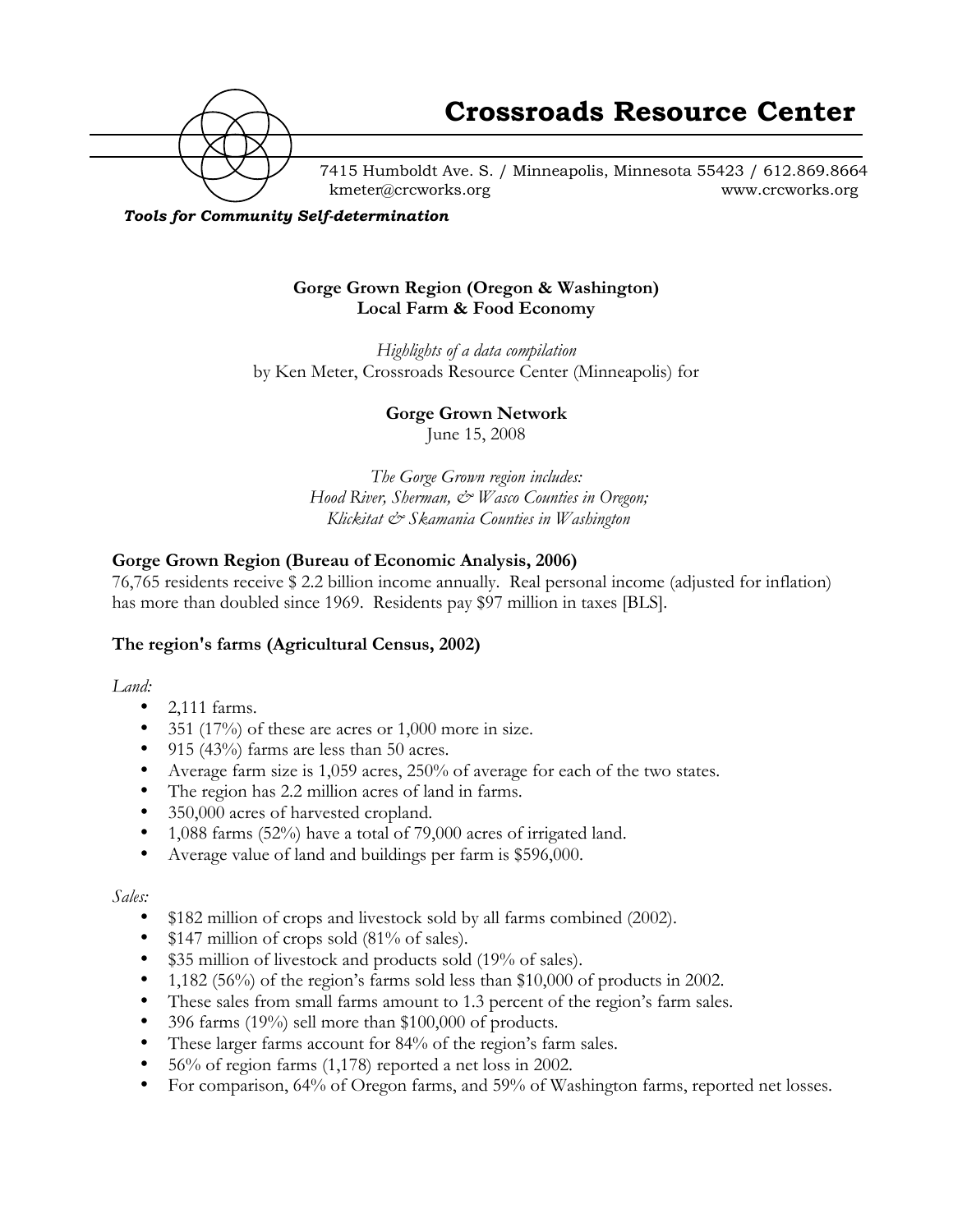## *Highlights of Gorge Grown Region Local Farm*  $\dot{\mathcal{C}}$  *Food Economy (Oregon*  $\dot{\mathcal{C}}$  *Washington) — Ken Meter, Crossroads Resource Center*

The region's farmers collected \$25 million of federal subsidies in 2006 [Bureau of Economic Analysis].

#### *Cattle & Dairy:*

693 ranches and farms hold an inventory of 59,000 cattle.

20,000 cattle were sold in 2002 for total sales of \$10 million, a 39% decline from the \$16 million sold in 1997. This is also a 24% drop in the number of farms selling cattle. Sales data for several counties are suppressed by USDA due to confidentiality concerns. 4 farms sell \$2.2 million of milk. In 1997, there were 11 dairy farms in the region, so the number of dairy farms fell 64%. Sales fell 28% from \$3.2 million.

572 farms produce 119,000 tons of forage crops (hay, etc.) on 60,000 acres.

## *Other livestock*  $\mathcal{O}^*$  animal products:

66 farms hold an inventory of 1,377 hogs and pigs.

Although the number of farms selling hogs fell 14%, hog and pig sales rose 86% from \$157,000 in 1997 to \$292,000 in 2002.

Poultry and egg sales total \$255,000, although considerable data are not reported due to confidentiality concerns.

135 farms sold \$314,000 of sheep and lambs.

15 fish farms sold \$9.7 million.

## *Grains*

The region's farmers sell \$21 million of grain.

274 farms raise wheat on 229,000 acres of land, producing a total of 6.7 million bushels. 711,000 bushels of barley were raised on 21,000 acres by 82 farms.

*Vegetables & Melons (some farmers state that Ag Census data does not fully represent vegetable production):*

39 farms work 1,712 acres to raise vegetables and potatoes, selling \$4.7 million.

9 farms raise 503 acres of edible dry beans, for total production of 9,384 cwt., and sales of \$21 million.

104,000 cwt. of potatoes are grown on 280 acres by 8 farms.

*Fruits (some farmers state that Ag Census data does not fully represent fruit production):*

The Gorge Grown region has 576 fruit farms having a total of 32,000 acres of orchards. \$106 million of fruits are sold, 58% of the region's agricultural sales.

Hood River County alone accounts for 53% of all fruit sales in the region.

Fruit sales in Hood River County fell 11% from 1997 to 2002.

# *Direct and organic sales:*

273 farms sell \$1.7 million of food directly to consumers. This is an 8% increase in the number of farms (253 in 1997) selling direct, and a 62% increase of direct sales, from 1997 to 2002.

24 region farms sold organic foods (\$1.6 million sales).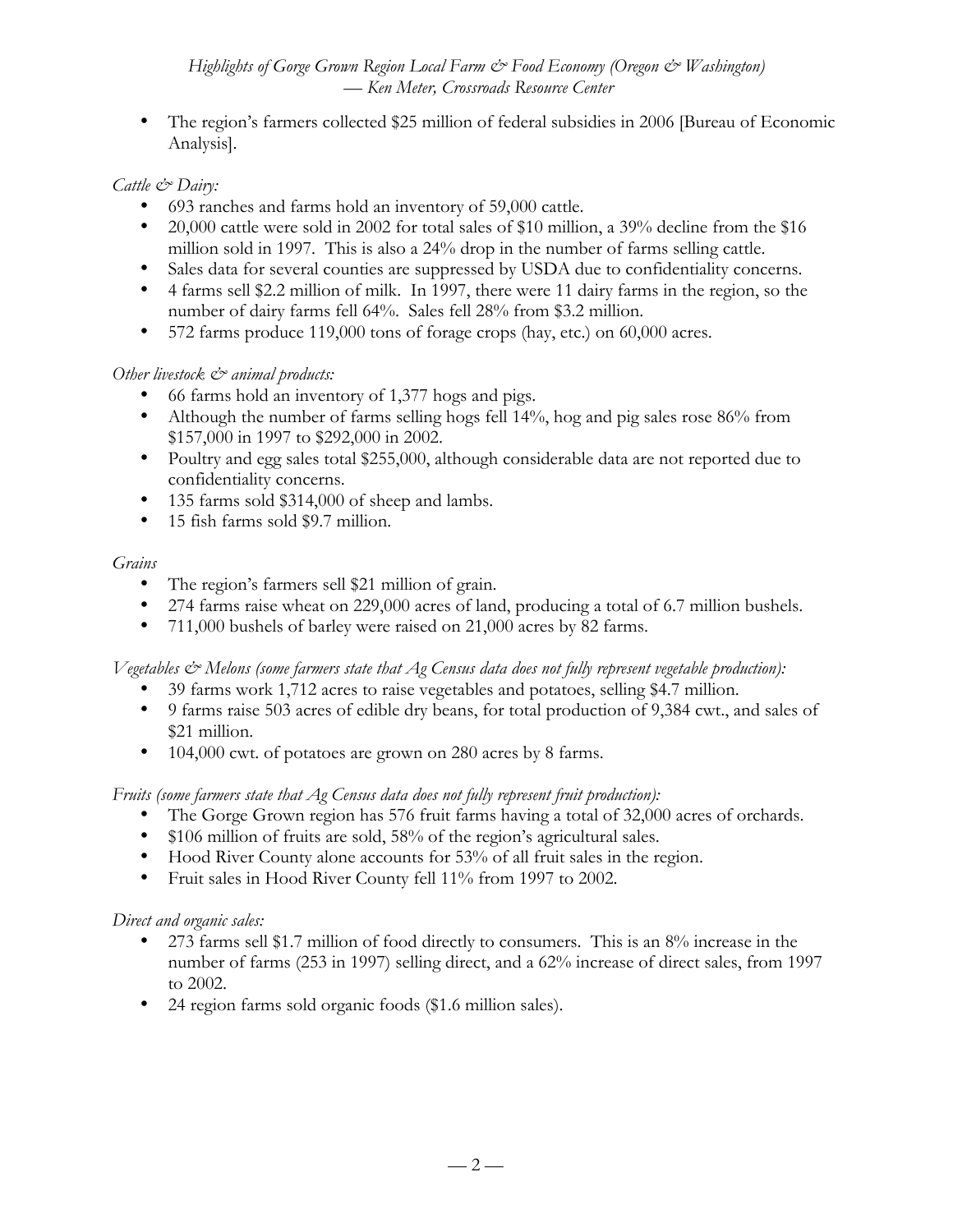# **Top 25 products sold by Oregon farmers, 2006**

State farmers sold \$3.9 billion of crops and livestock in 2006.

Of these sales, \$1 billion of livestock sales, and \$2.9 billion of crop sales.

Received \$118 million in federal subsidies.

Oregon farms produce all of the fescue and ryegrass sold commercially in the U.S., as well as all hazelnuts. 90% of all commercial blackberries are produced in the state, and half of all Kentucky Bluegrass.

One-quarter of Oregon's farm income is earned by selling greenhouse and nursery crops.

|                |                      | \$ millions |
|----------------|----------------------|-------------|
| 1              | Greenhouse & nursery | 1,040       |
| 2              | Cattle and calves    | 544         |
| 3              | Dairy products       | 326         |
| $\overline{4}$ | Hay                  | 274         |
| 5              | Ryegrass             | 231         |
| 6              | Fescue               | 175         |
| 7              | Wheat                | 174         |
| 8              | Potatoes             | 116         |
| 9              | Onions               | 99          |
| 10             | Pears                | 77          |
| 11             | Grapes               | 60          |
| 12             | Blueberries          | 53          |
| 13             | Cherries             | 49          |
| 14             | Hazelnuts (filberts) | 46          |
| 15             | Blackberry group     | 40          |
| 16             | Chicken eggs         | 34          |
| 17             | Corn, sweet          | 31          |
| 18             | Mint                 | 30          |
| 19             | Apples               | 26          |
| 20             | Bluegrass, Kentucky  | 23          |
| 21             | Hops                 | 23          |
| 22             | Cranberries          | 22          |
| 23             | Beans, snap          | 16          |
|                |                      |             |

(**Source: USDA Economic Research Service** — *broiler chickens and mushroom data withheld to protect confidentiality*)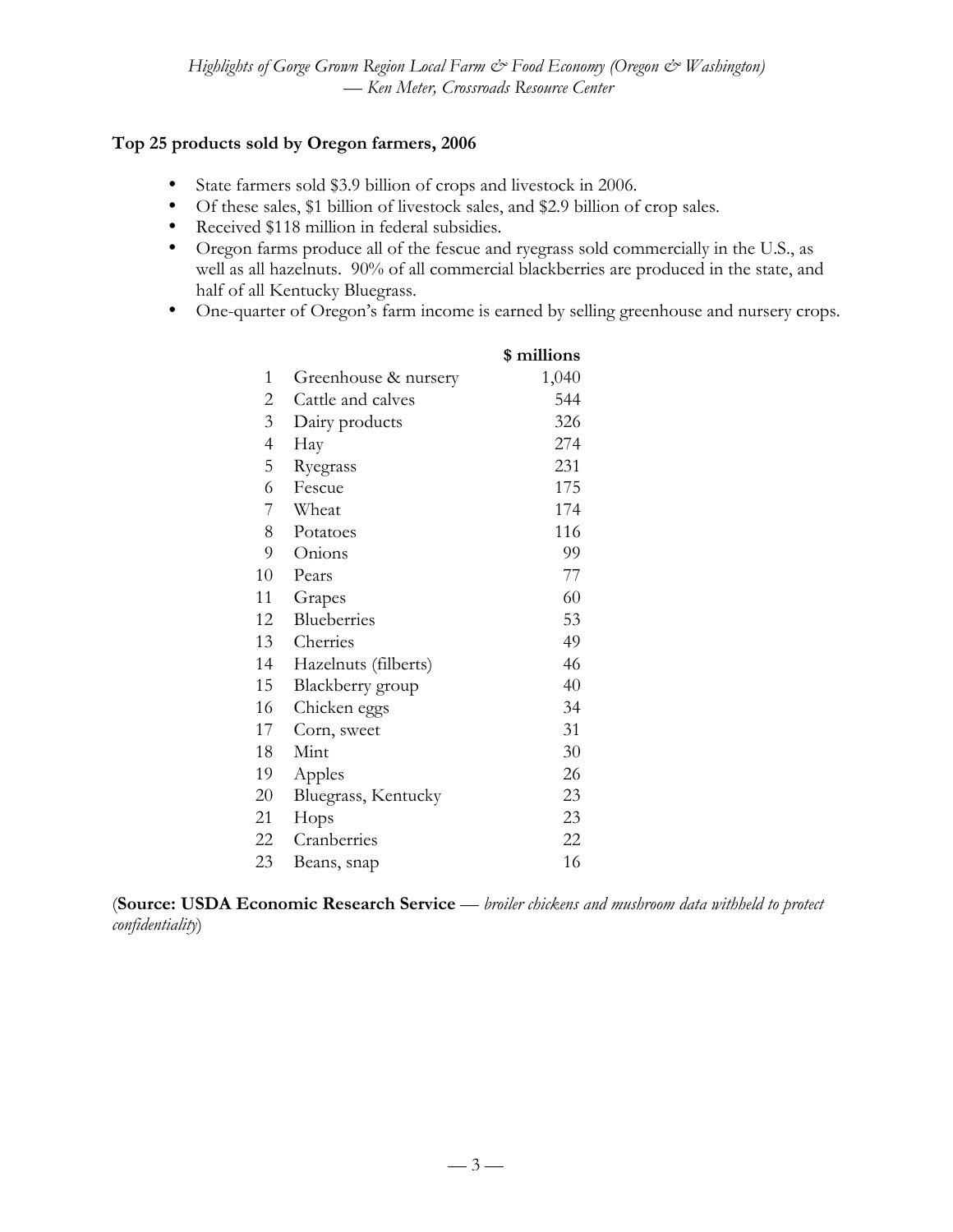## **Top 25 products sold by Washington farmers, 2006**

State farmers sold \$6.1 billion of crops and livestock in 2006. Of these sales, \$1.6 billion of livestock sales, and \$4.5 billion of crop sales. Received \$196 million in federal subsidies. Two-thirds of all apples sold in the U.S. were grown in Washington state orchards.

Half of the Kentucky Bluegrass raised in the U.S. is raised in Washington state (with most of the rest coming from Oregon).

Half of all cherries and pears, 45% of all mint, and 75% of hops sold commercially in the U.S. are produced by Washington farmers.

|                |                      | \$ millions |
|----------------|----------------------|-------------|
| 1              | Apples               | 1,378       |
| $\overline{2}$ | Dairy products       | 686         |
| $\overline{3}$ | Cattle and calves    | 649         |
| $\overline{4}$ | Wheat                | 521         |
| 5              | Potatoes             | 498         |
| 6              | Greenhouse & nursery | 390         |
| $7\degree$     | Cherries             | 273         |
| 8              | Hay                  | 268         |
| 9              | Pears                | 151         |
| 10             | Grapes               | 144         |
| 11             | Onions               | 128         |
| 12             | Hops                 | 89          |
| 13             | Aquaculture          | 84          |
| 14             | Corn, sweet          | 71          |
| 15             | Mint                 | 52          |
| 16             | Chicken eggs         | 51          |
| 17             | Carrots              | 50          |
| 18             | Corn                 | 33          |
| 19             | Barley               | 31          |
| 20             | Blueberries          | 30          |
| 21             | Bluegrass, Kentucky  | 24          |
| 22             | Raspberries          | 21          |
| 23             | Asparagus            | 19          |
|                |                      |             |

(**Source:** USDA Economic Research Service — *broiler chickens and mushroom data withheld to protect confidentiality*)

#### **Highlights for Specific Counties**

#### **Hood River County, Oregon (2002)**

\$56 million of fruit sales — 94% of the county's total agricultural sales. Top fruit-producing county in the state of Oregon, and ranked 49<sup>th</sup> nationally.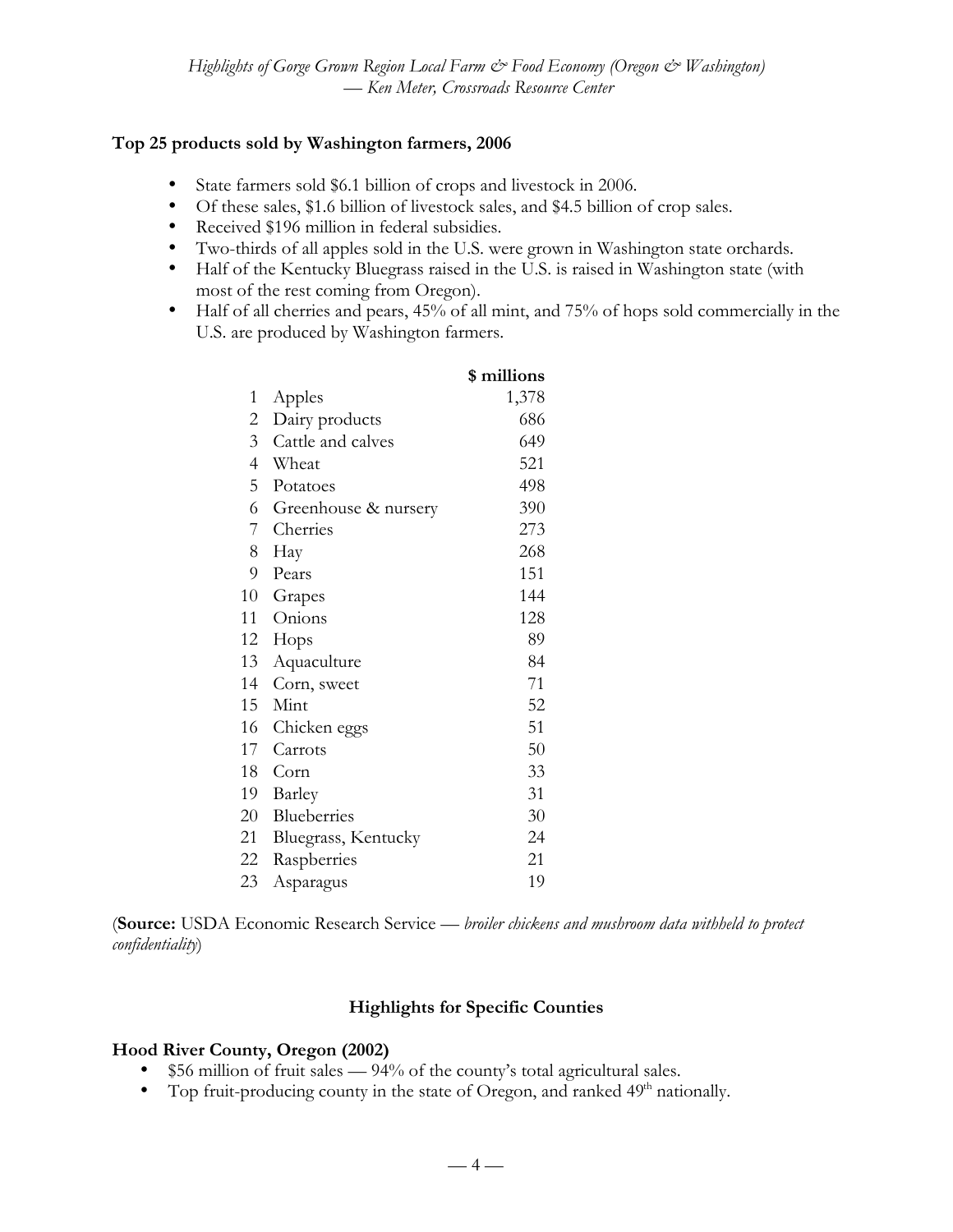*Highlights of Gorge Grown Region Local Farm*  $\mathcal O$  *Food Economy (Oregon*  $\mathcal O$  *Washington) — Ken Meter, Crossroads Resource Center*

Ranked first in U.S. for pear production, with 12,194 acres of orchard. Ranked  $2<sup>nd</sup>$  in state and  $13<sup>th</sup>$  nationally for sweet cherry production, with 1,694 acres. Ranked 2<sup>nd</sup> in Oregon for apple acreage, with 1,631. 43% of all farms are 10-49 acres. 70% of all farms are less than 49 acres. No farms are larger than 1,000 acres.

#### **Sherman County, Oregon (2002)**

Ranked  $4<sup>th</sup>$  in Oregon for sales of grains, with \$13 million (85% of county agricultural sales). Ranked 2<sup>nd</sup> in state for barley acreage, with 12,000.

Ranked 3<sup>rd</sup> in state for acreage in wheat, with 117,000.

Ranked  $7<sup>th</sup>$  in Oregon for acreage devoted to vegetable seeds (sales not disclosed by USDA) Ranked  $12<sup>th</sup>$  in state for triticale acreage.

Sales of cattle and calves totaled \$1.5 million.

Sales of hogs and pigs totaled \$7,000.

Sales of sheep and lambs totaled \$3,000.

7% of all farms are 10-49 acres.

53% of all farms are more than 1,000 acres.

## **Wasco, Oregon (2002)**

Ranked first in Oregon, and third in U.S., in acreage devoted to sweet cherries, with 8,390. Ranked first in state in acreage devoted to mustard seed.

Ranked first in Oregon in commercial pheasant production, second in quail.

Ranked fifth in state for wheat production, with \$8 million in sales on 73,700 acres.

Ranked sixth in Oregon for fruit sales, with \$22 million (two-thirds of county crop sales).

Ranked seventh in state for hog sales, with \$174,000.

25% of all farms are 10-49 acres.

23% of all farms are larger than 1,000 acres.

## **Klickitat County, Washington (2002)**

Ranked fourth in Washington for sales of sheep & goats, with \$230,000 sales.

Sixth in acreage planted in grapes, with 2,587.

Seventh in acreage devoted to forage crops, with 42,000 acres.

Ranked tenth in state for fruit production, with \$26 million sales (half of county agricultural sales).

Tenth in land devoted to barley, with 4,827 acres.

29% of all farms are 10-49 acres.

17% of all farms are more than 1,000 acres.

## **Skamania County, Washington (2002)**

Ranked seventh in state for aquaculture sales, with \$9.7 million (84% of county farm sales). Ranked seventh in Washington in acreage devoted to grape production. Ranked  $20<sup>th</sup>$  in state for fruit sales, with \$1.5 million. 47% of all farms are 10-49 acres.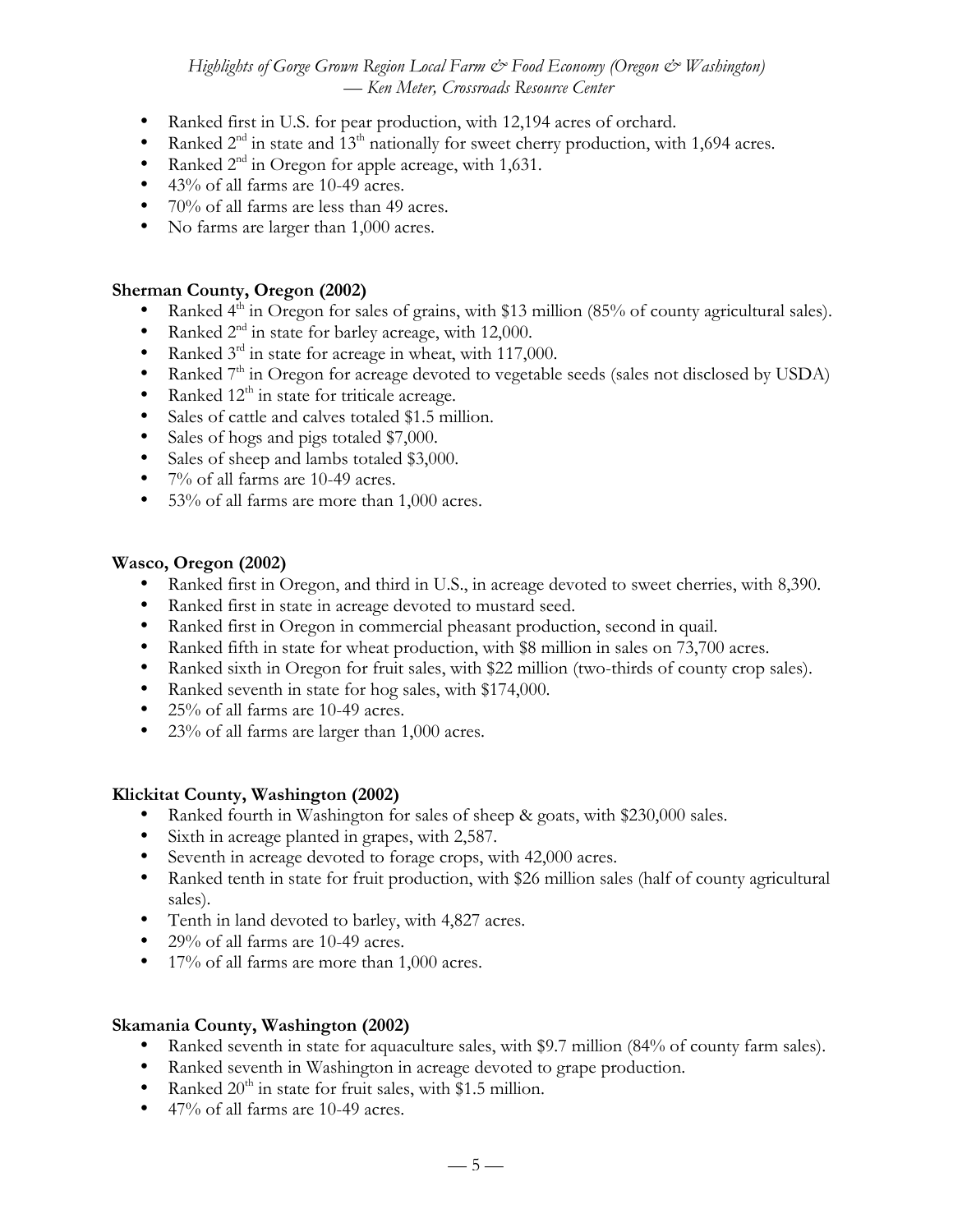*Highlights of Gorge Grown Region Local Farm*  $\dot{\mathcal{C}}$  *Food Economy (Oregon*  $\dot{\mathcal{C}}$  *Washington) — Ken Meter, Crossroads Resource Center*

35% of all farms are 50-179 acres. No farms are larger than 500 acres.

#### **State of Oregon (2002)**

Ranked first in U.S. for sales of Christmas trees (\$108 million). Ranked first in U.S. for acres of Christmas trees (67,804). First in U.S. for acres of field and grass seed crops (545,000). Ranked third in U.S. for sales of field and grass seed crops (\$499 million). Third in U.S. for sales of nursery, greenhouse, flowers, and sod (\$806 million). Ranked fourth in U.S. for sales of fruit, nuts and berries (\$277 million). Seventh in U.S. for sales of vegetables, melons, potatoes and sweet potatoes (\$354 million). Ranked tenth in U.S. for sales of sheep, goats and their products (\$17 million). Tenth in U.S. for inventory of sheep & lambs (237,076). 63% of all farms are less than 49 acres. 6% of all farms are more than 1,000 acres.

# **State of Washington (2002)**

First in nation in apple sales, with \$173 million. Ranked first in U.S. in aquaculture sales, with \$215 million. Third in U.S. for fruit sales (\$1.3 billion). Ranked third in U.S. for vegetable sales, with \$805 million. Ranked fourth in nation for barley acreage, with 337,000 acres. Ranked fifth in U.S. for vegetable acreage, with 215,000. Fifth in U.S. for Christmas tree sales, with \$26 million. Ranked sixth in nation for forage crop sales, with \$422 million. Sixth in U.S. for wheat acreage, with 2.3 million acres. Seventh in U.S. for crop sales at \$3.6 billion. Ninth in nation for greenhouse and nursery crops, with \$391 million in sales. Ranked tenth in U.S. in dairy sales, with \$634 million. 58% of all farms are less than 49 acres. 8% of all farms are more than 1,000 acres.

# **Balance of Cash Receipts and Production Costs (BEA):**

Gorge Grown Region ranchers and farmers sell \$234 million of food commodities per year (average for the 30 years 1977-2006), spending \$254 million to raise them, for an average loss of \$20 million each year. Note that these sales figures compiled by the BEA are considerably higher than cash receipts recorded by the USDA Agriculture Census (above).

Overall, farm producers have lost \$600 million in production costs since 1977. Farmers have spent more in production costs then they earned by selling their products each year since 1992. Overall, 56% of the region's farms and ranches reported net losses in 2002 (Ag Census), even after subsidies are taken into account. Gorge Grown Region farmers and ranchers earned \$137 million less by selling commodities in 2006 than they earned in 1969 (in 2006 dollars), a decline of 245%.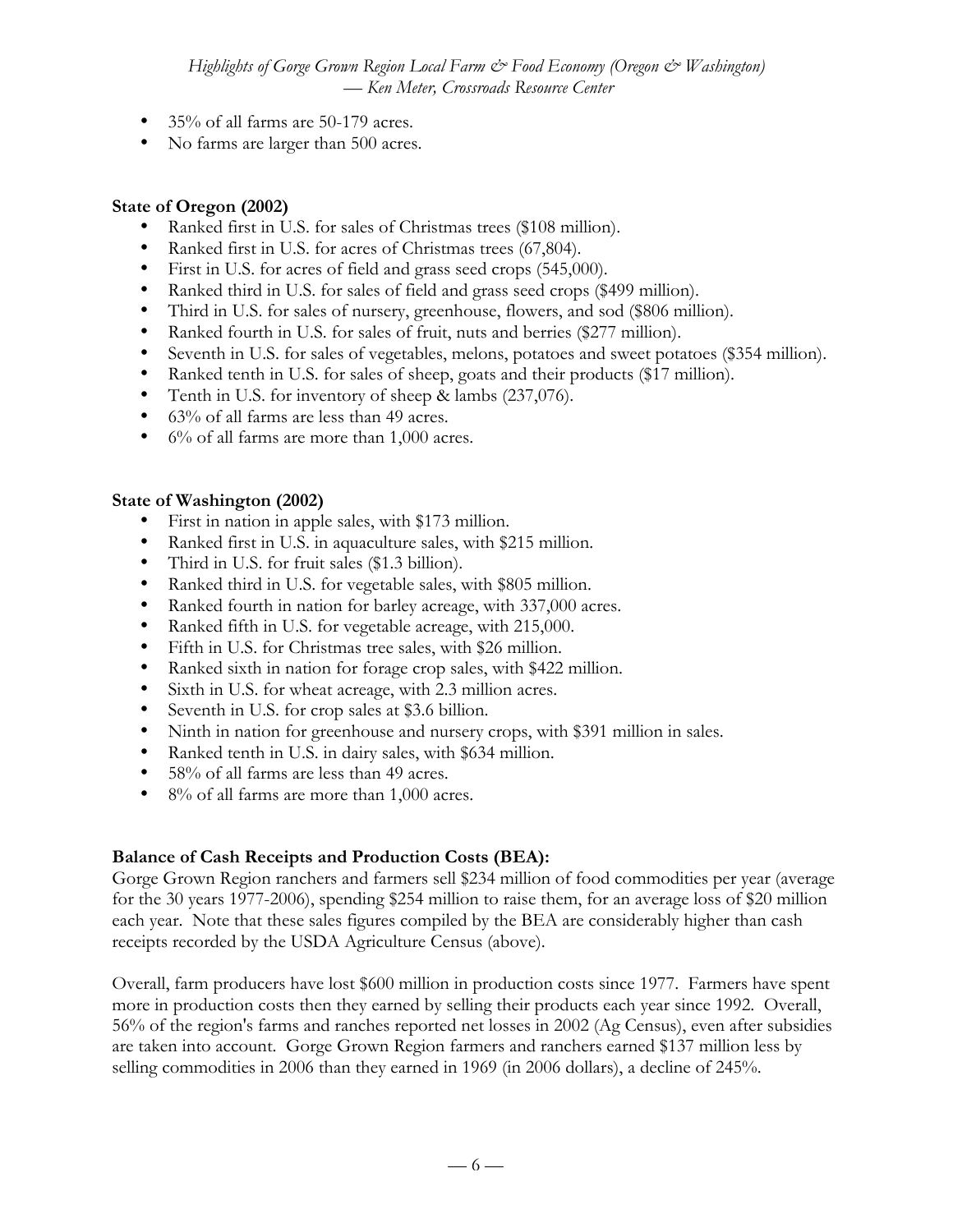## *Highlights of Gorge Grown Region Local Farm*  $\dot{\mathcal{C}}$  *Food Economy (Oregon*  $\dot{\mathcal{C}}$  *Washington) — Ken Meter, Crossroads Resource Center*

Farmers and ranchers earn another \$23 million per year of farm-related income — primarily custom work, and rental income (30-year average for 1977-2006). The region won \$25 million in federal farm subsidies in 2006. Average data for the entire region over the past 30 years could not be compiled because records for Hood River and Skamania counties were incomplete.

#### **The region's consumers:**

Gorge Grown Region consumers spend \$205 million buying food each year, including \$115 million for home use. Most of this food is produced outside the region. Only \$1.7 million of food products (0.9% of farm cash receipts) are sold by farmers directly to consumers.

Estimated change in net assets for all region households combined was a loss of \$440 million in 2006 alone (BLS).

## **Farm and food economy summary:**

Farmers lose \$20 million each year producing food commodities, while spending \$90 million buying inputs from external suppliers, for a total outflow of \$110 million from the region's farms.

Meanwhile, consumers spend more than \$200 million buying food that is sourced outside the region. Thus, total loss to the region is \$310 million of potential wealth *each year*. This loss amounts to 1.3 times the value of all food commodities raised in the region.

*millions*

## **Gorge Grown Region: markets for food eaten at home (2006):**

|                                     | millions |
|-------------------------------------|----------|
| Meats, poultry, fish, and eggs      | -26      |
| Fruits & vegetables                 | 22       |
| Cereals and bakery products         | 14       |
| Dairy products                      | 12       |
| "Other," incl. sweets, fats, & oils | 41       |

#### **State of Oregon: markets for food eaten at home**

| muuons  |
|---------|
| \$1,199 |
| 1,011   |
| 666     |
| 572     |
| 1,911   |
|         |

#### **State of Washington: markets for food eaten at home**

|                                     | millions |
|-------------------------------------|----------|
| Meats, poultry, fish, and eggs      | \$2,042  |
| Fruits & vegetables                 | 1,722    |
| Cereals and bakery products         | 1,133    |
| Dairy products                      | 974      |
| "Other," incl. sweets, fats, & oils | 3,255    |